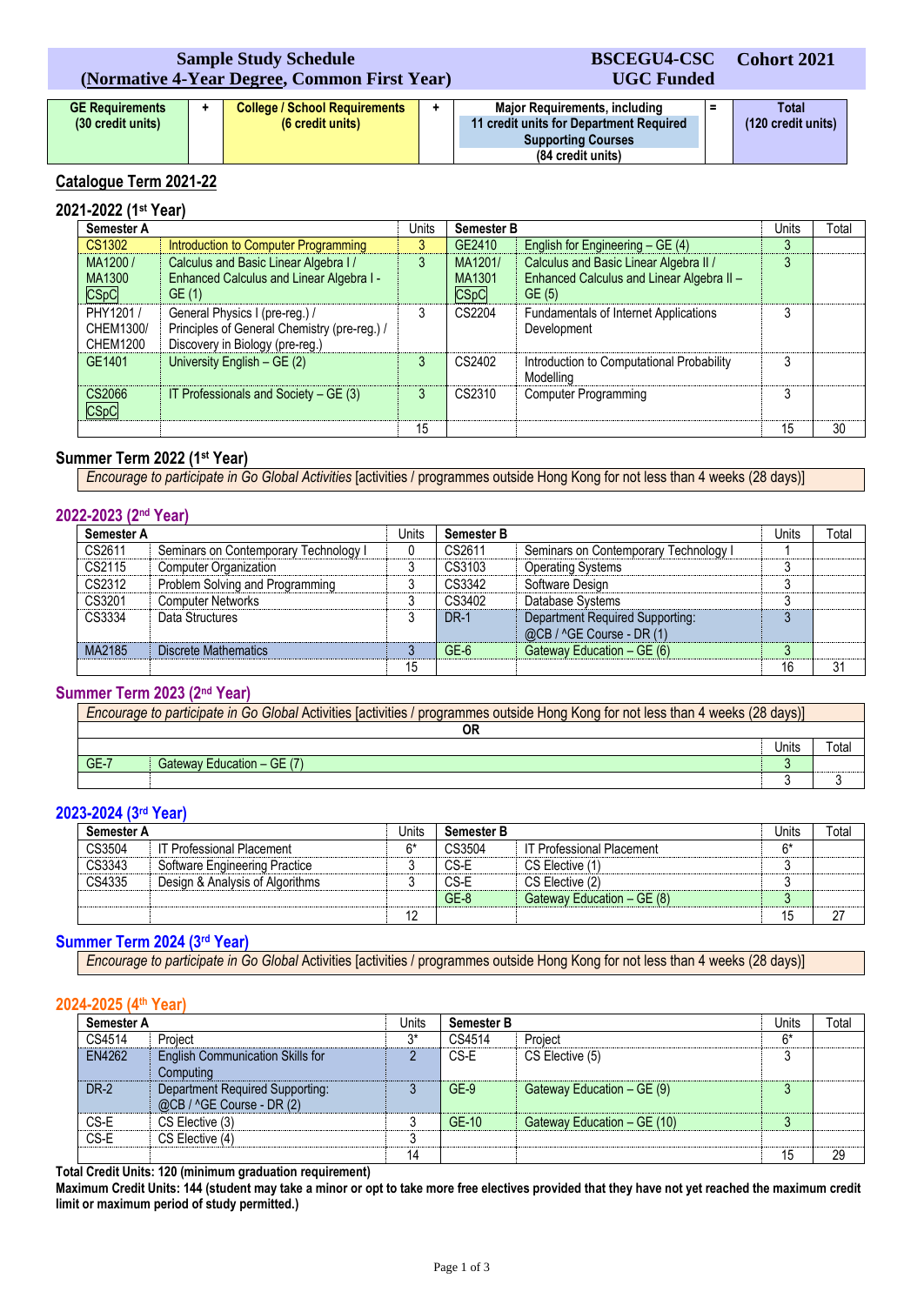#### **Electives:** (minimum 15 credit units from the following electives)

Students may choose any of the streams by taking **3** courses of the selected stream and any **2** elective courses from the list. For those who do not want to focus on a selected stream, they can take any **5** elective courses from the list.

| Artificial Intelligence Stream - Stream Core:     |                                                   | <b>Other Electives:</b> |                                                 |
|---------------------------------------------------|---------------------------------------------------|-------------------------|-------------------------------------------------|
| (effective from Sem A 2019-20)                    |                                                   | CS3185                  | <b>Computer Architecture</b>                    |
| CS4486                                            | Artificial Intelligence                           | CS3283                  | <b>Distributed Systems</b>                      |
| CS4487#                                           | Machine Learning                                  | CS3382                  | Web Usability Design and Engineering            |
|                                                   | Choose one out of the following two courses:      | CS3391                  | <b>Advanced Programming</b>                     |
| CS4186%                                           | Computer Vision & Image Processing                | CS4280                  | Advanced Internet Applications Development      |
| CS4386                                            | Al Game Programming                               | CS4284                  | <b>Mobile Computing</b>                         |
|                                                   |                                                   | CS4285                  | <b>High Speed Multimedia Networks</b>           |
|                                                   | Data Science Stream - Stream Core:                | CS4288                  | Cryptographic Algorithms and Protocols          |
| CS3481                                            | <b>Fundamentals of Data Science</b>               | CS4289                  | <b>Pervasive Computing</b>                      |
| CS4480                                            | Data-Intensive Computing                          | CS4295                  | Mobile Application Programming                  |
| CS4487#                                           | Machine Learning                                  | CS4296                  | <b>Cloud Computing</b>                          |
|                                                   |                                                   | CS4297                  | Cloud Robotics and Automation                   |
|                                                   | <b>Information Security Stream - Stream Core:</b> | CS4298                  | iOS Application Development                     |
| CS4286                                            | Internet Security and E-Commerce Protocols        | CS4367                  | <b>Computer Games Design</b>                    |
| CS4293                                            | Topics on Cybersecurity                           | CS4381                  | Advanced Software Design                        |
| CS4394                                            | Information Security and Management               | CS4385                  | Topics in Software Engineering                  |
|                                                   |                                                   | CS4482                  | Advanced Database Systems                       |
| <b>Multimedia Computing Stream - Stream Core:</b> |                                                   | CS4485                  | <b>Information Retrieval</b>                    |
| CS3483                                            | Multimodal Interface Design                       | CS4552                  | Guided Study                                    |
| CS4182                                            | <b>Computer Graphics</b>                          | MA2172                  | Applied Statistics for Sciences and Engineering |

#### **Software Engineering and Project Management - Stream Core:**

*Choose three out of the following four courses:*

*Choose one out of the following four courses:*

CS4185 Multimedia Technologies and Applications CS4186% Computer Vision & Image Processing CS4187 Computer Vision for Interactivity

- CS3346 Software Testing and Maintenance
- CS3356 Managing Software Projects

CS4188 Virtual Reality

- CS4348 Software Quality Management
- CS4389 Decentralized Applications Development

#, % - same courses

## **Remarks:**

| $\mathbf{1}$ .   | $\star$                                                                              | Partial credit units for year-long courses, granted only if completing the whole course.                                                                                                                                                                                                                                                                                                          |  |  |  |
|------------------|--------------------------------------------------------------------------------------|---------------------------------------------------------------------------------------------------------------------------------------------------------------------------------------------------------------------------------------------------------------------------------------------------------------------------------------------------------------------------------------------------|--|--|--|
| $\overline{2}$ . | <b>Gateway Education</b><br>(GE) Requirements<br>(30 credit units)                   | - 6 credit units in English GE1401 & GE2410<br>- 3 credit units in Chinese Civilization GE1501<br>- 12 credit units in Distributional Requirements with a minimum of 3 credit units from each of<br>the three areas: 'Arts and Humanities', 'Study of Societies, Social and Business Organisations'<br>and 'Science and Technology'<br>- 9 credit units in <b>College Specified Courses</b> CSpC. |  |  |  |
| 3.               | College / School<br><b>Requirements</b><br>(6 credit units)                          | Students of the College of Engineering need to earn 6 credit units in fulfillment of the College<br>Requirements.<br>- 3 credit units in PHY1201/CHEM1300/ CHEM1200 (choose one from science areas)<br>- 3 credit units for CS1302                                                                                                                                                                |  |  |  |
| 4.               | <b>Department Required</b><br><b>Supporting Courses</b><br>(DR)<br>(11 credit untis) | - 5 credit units for MA2185 and EN4262<br>- 3 credit units from a pool of Department Required Supporting GE courses<br>- 3 credit units from a pool of Department Required Supporting CB courses                                                                                                                                                                                                  |  |  |  |
| 5.               | <b>Go Global Activities</b>                                                          | Activities / programmes which enable students to broaden their cultural horizons through a<br>comprehensive and unique learning experience, either credit bearing or noncredit bearing,<br>outside Hong Kong for not less than 4 weeks (28 days), e.g. Exchange, Internship, Cultural and<br>Language Immersion Scheme, Service Learning and Study Abroad programme.                              |  |  |  |

### **^Department Required Supporting GE courses (choose any one from the following list)**

GE2313 Global IT Case Studies

GE2315 Security and Privacy in the Information Age

GE2323 Mobile Social Networks: Practices, Challenges, and Beyond